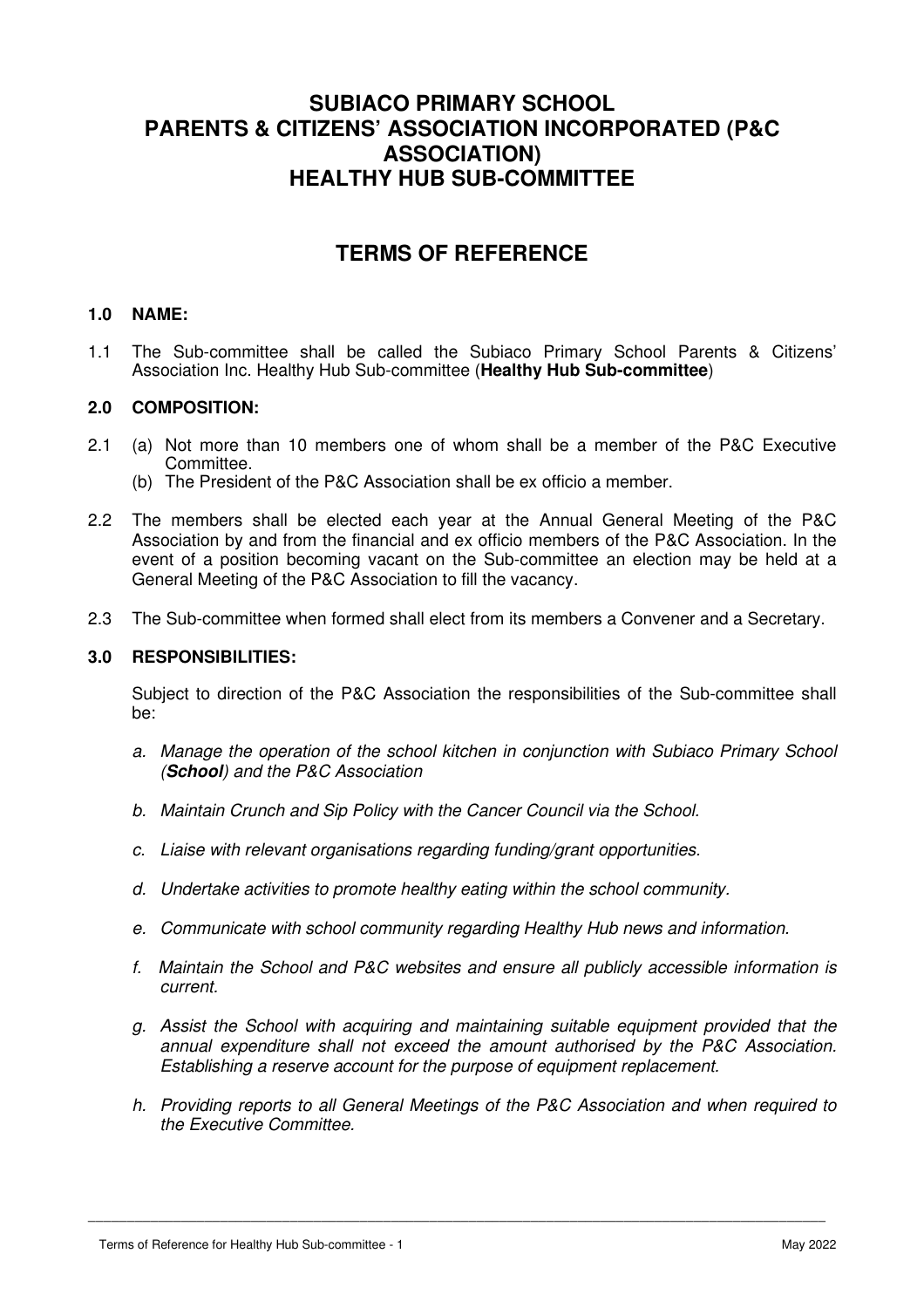- i. Ensuring all recommendations for expenditure not included under section 3.0 of this Terms of Reference must form part of the Sub-committee report to the General Meeting and be submitted to the P&C Secretary in compliance with notice of financial motions requirements (P&C Constitution Rule 24.1).
- j. Ensuring relevant legislation in relation to health and safety are adhered to.
- k. Liaise with City of Subiaco Health Services regarding regulatory approvals and compliance with conditions including inspections for ongoing certification of Registration of a Food Business (Food Act 2008 Section 110(6)
- l. Communicate with the School regarding schedule of kitchen use during school term and operational activities to ensure no conflicts.
- m. Organise healthy fruit and vegetable food platters for school events
- n. Develop strategies to help students who don't have regular access to fruit and vegetables
- o. Review online lunch ordering menus

# **4.0 DUTIES OF CONVENER:**

- 4.1 The Convener when present, shall preside at all meetings of the Sub-committee. In the event of the Convener being absent the meeting shall elect a chair for the occasion.
- 4.2 The Convener shall ensure that a written or verbal report of the activities of the Subcommittee is presented to all General Meetings of the P&C Association (or Executive Committee) and at such times as directed by the General Meeting of the P&C Association. Where relevant, the report to include a written financial report consisting of a statement of receipts and expenditure, up-to-date bank reconciliation statement and a copy of relevant bank statement/s and any recommendations requiring the attention of the P&C Association.

#### **5.0 DUTIES OF THE SECRETARY:**

5.1 The Secretary shall have custody of the documents of the Sub-committee and shall keep a full and correct record of its meetings. These documents and records shall be made available to the P&C Association.

#### **6.0 MEETINGS:**

6.1 Meetings of the Sub-committee shall be at such times and places as determined by the Subcommittee provided that not less than forty-eight (48) hours notice is given.

#### **7.0 QUORUM:**

7.1 A quorum shall comprise 50% + 1 (one) of the current membership of the Sub-committee.

#### **8.0 VOTING:**

- 8.1 All members and ex officio members shall be entitled to one vote on any resolution or election at a meeting at which they are entitled to be present.
- 8.2 Voting shall be by show of hands.

#### **9.0 ALTERATIONS TO RULES:**

9.1 All proposed amendments to these rules must be approved by the General Meeting of the P&C Association.

\_\_\_\_\_\_\_\_\_\_\_\_\_\_\_\_\_\_\_\_\_\_\_\_\_\_\_\_\_\_\_\_\_\_\_\_\_\_\_\_\_\_\_\_\_\_\_\_\_\_\_\_\_\_\_\_\_\_\_\_\_\_\_\_\_\_\_\_\_\_\_\_\_\_\_\_\_\_\_\_\_\_\_\_\_\_\_\_\_\_\_\_\_\_\_